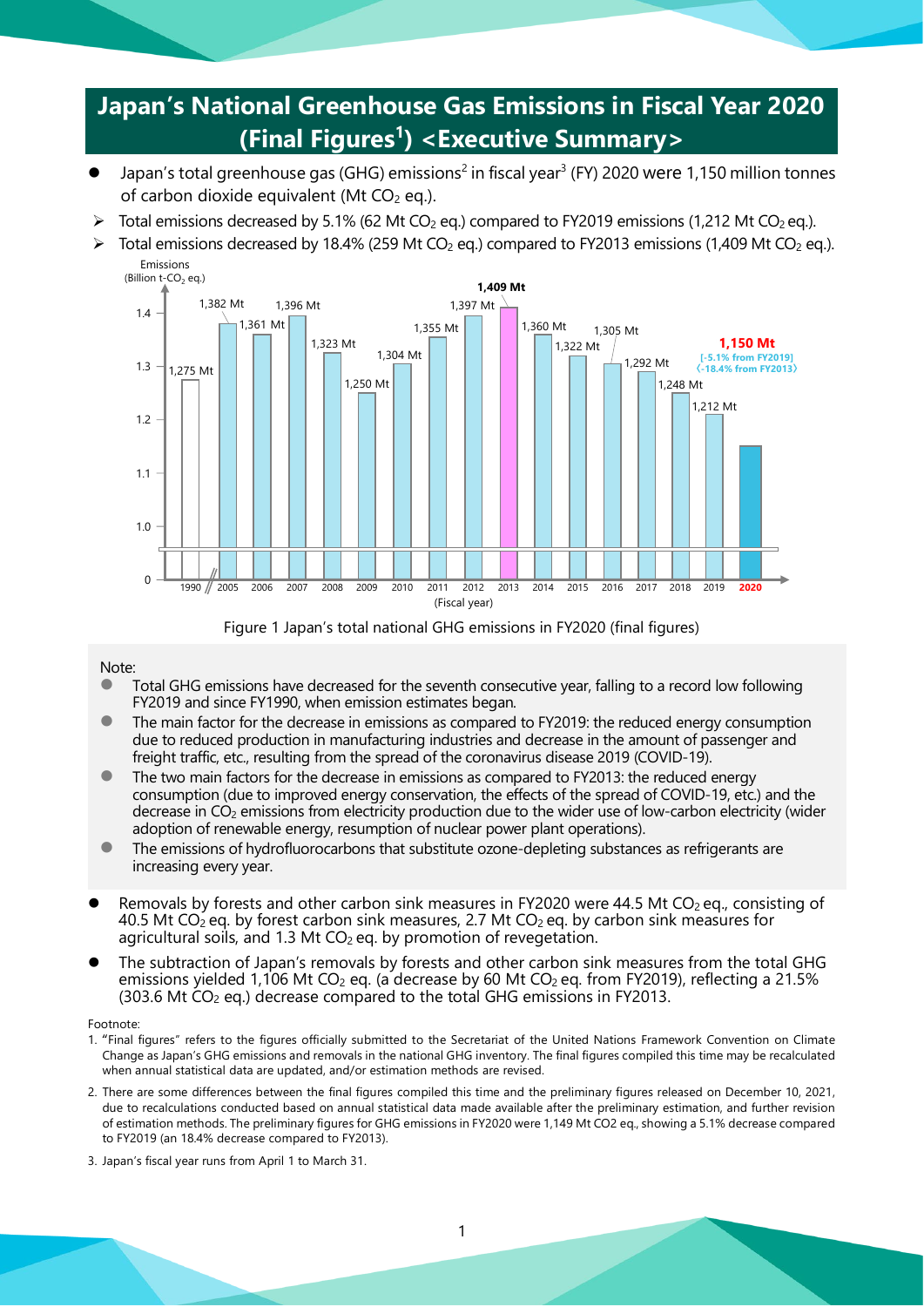|                                      |           |           |            | FY2020     |                           |                                                 |  |  |  |
|--------------------------------------|-----------|-----------|------------|------------|---------------------------|-------------------------------------------------|--|--|--|
|                                      | FY1990    | FY2013    | FY2019     |            | Amount of change          |                                                 |  |  |  |
|                                      | emissions | emissions | emissions  | Emissions  |                           | <b>《Rate of change》</b>                         |  |  |  |
|                                      | [Share]   | [Share]   | [Share]    | [Share]    | Compared to               | Compared to                                     |  |  |  |
|                                      |           |           |            |            | FY2013                    | FY2019                                          |  |  |  |
| <b>Total</b>                         | 1,275     | 1,409     | 1,212      | 1,150      | $-259.0$                  | $-62.1$                                         |  |  |  |
|                                      | [100%]    | $[100\%]$ | $[100\%]$  | [100%]     | $(-18.4\%)$               | $(-5.1\%)$                                      |  |  |  |
| Carbon dioxide (CO <sub>2</sub> )    | 1,164     | 1,318     | 1.108      | 1.044      | $-273.7$                  | $-63.9$                                         |  |  |  |
|                                      | [91.2%]   | [93.5%]   | [91.4%]    | [90.8%]    | $\langle -20.8\% \rangle$ | $(-5.8%$                                        |  |  |  |
| Energy-related CO <sub>2</sub>       | 1,068     | 1.235     | 1.029      | 967        | $-268.0$                  | $-61.2$                                         |  |  |  |
|                                      | [83.7%]   | [87.7%]   | $[84.9\%]$ | $[84.1\%]$ | $\langle -21.7\% \rangle$ | $(-5.9\%)$                                      |  |  |  |
| Non-energy-related CO <sub>2</sub>   | 96.1      | 82.5      | 79.5       | 76.8       | $-5.7$                    | $-2.7$                                          |  |  |  |
|                                      | [7.5%]    | [5.9%]    | [6.6%]     | [6.7%]     | $(-6.9\%)$                | $\langle -3.4\% \rangle$                        |  |  |  |
| Methane (CH <sub>4</sub> )           | 44.1      | 30.1      | 28.5       | 28.4       | $-1.7$                    | $-0.08$                                         |  |  |  |
|                                      | [3.5%]    | [2.1%]    | [2.3%]     | [2.5%]     | $\langle -5.6\% \rangle$  | $\langle -0.3\% \rangle$                        |  |  |  |
| Nitrous oxide $(N_2O)$               | 32.4      | 22.0      | 20.3       | 20.0       | $-2.1$                    | $-0.27$                                         |  |  |  |
|                                      | [2.5%]    | $[1.6\%]$ | [1.7%]     | [1.7%]     | $\langle -9.4\% \rangle$  | $(-1.3%)$                                       |  |  |  |
| Four gases incl. alternative CFC     | 35.4      | 39.1      | 55.4       | 57.5       | $+18.4$                   | $+2.1$                                          |  |  |  |
|                                      | [2.8%]    | [2.8%]    | [4.6%]     | [5.0%]     | $\langle +47.1\% \rangle$ | $\langle +3.8\% \rangle$                        |  |  |  |
| Hydrofluorocarbons (HFCs)            | 15.9      | 32.1      | 49.7       | 51.7       | $+19.6$                   | $+2.0$                                          |  |  |  |
|                                      | [1.2%]    | [2.3%]    | [4.1%]     | [4.5%]     | $(*61.0\%)$               | $(*4.0\%)$                                      |  |  |  |
| Perfluorocarbons (PFCs)              | 6.5       | 3.3       | 3.4        | 3.5        | $+0.19$                   | $+0.05$                                         |  |  |  |
|                                      | [0.5%]    | [0.2%]    | [0.3%]     | [0.3%]     | $(*5.7\%)$                | $\langle +1.5\% \rangle$                        |  |  |  |
| Sulfur hexafluoride ( $SF_6$ )       | 12.9      | 2.1       | 2.0        | 2.0        | $-0.05$                   | $+0.03$                                         |  |  |  |
|                                      | $[1.0\%]$ | [0.1%]    | [0.2%]     | [0.2%]     | $(-2.3%)$                 | $\langle +1.4\% \rangle$                        |  |  |  |
| Nitrogen trifluoride (NF3)           | 0.03      | 1.6       | 0.26       | 0.29       | $-1.3$                    | $+0.03$                                         |  |  |  |
|                                      | [0.003%]  | [0.1%]    | [0.02%]    | [0.03%]    | $\langle -82.1\% \rangle$ | $\langle \! \langle 110.5\% \rangle \! \rangle$ |  |  |  |
| $(1 \text{ln}(1.14) \text{cm}^{-1})$ |           |           |            |            |                           |                                                 |  |  |  |

### Table 1 Japan's national GHG emissions by gas in FY2020 (compared to FY2013 and FY2019)

(Unit:  $Mt$ - $CO<sub>2</sub>$  eq.)

## Table 2 Energy-related CO<sub>2</sub> emissions from each sector (after allocation of power and heat)

|                                    |                     |                     |                     | FY2020     |                                           |                           |  |
|------------------------------------|---------------------|---------------------|---------------------|------------|-------------------------------------------|---------------------------|--|
|                                    | FY1990<br>emissions | FY2013<br>emissions | FY2019<br>emissions | Emissions  | Amount of change<br><b>Kate of change</b> |                           |  |
|                                    | [Share]             | [Share]             | [Share]             | [Share]    | Compared                                  | Compared                  |  |
|                                    |                     |                     |                     |            | to FY2013                                 | to FY2019                 |  |
| <b>Total</b>                       | 1,068               | 1,235               | 1,029               | 967        | $-268.0$                                  | $-61.2$                   |  |
|                                    | $[100\%]$           | $[100\%]$           | $[100\%]$           | [100%]     | $\langle -21.7\% \rangle$                 | $\langle -5.9\% \rangle$  |  |
| <b>Industry</b>                    | 503                 | 464                 | 387                 | 356        | $-108.1$                                  | $-31.2$                   |  |
| (factories, etc.)                  | [47.2%]             | [37.5%]             | [37.6%]             | [36.8%]    | $\langle -23.3\% \rangle$                 | $\langle -8.1\% \rangle$  |  |
| <b>Transport</b>                   | 208                 | 224                 | 206                 | 185        | $-39.5$                                   | $-21.0$                   |  |
| (cars, etc.)                       | [19.5%]             | [18.2%]             | $[20.0\%]$          | [19.1%]    | $\langle -17.6\% \rangle$                 | $\langle -10.2\% \rangle$ |  |
| <b>Commercial and other</b>        | 131                 | 237                 | 191                 | 182        | $-55.1$                                   | $-8.9$                    |  |
| (commerce, service, office, etc.)  | [12.3%]             | [19.2%]             | $[18.6\%]$          | $[18.8\%]$ | $\langle -23.2\% \rangle$                 | $\langle -4.7\% \rangle$  |  |
| <b>Residential</b>                 | 129                 | 208                 | 159                 | 166        | $-41.1$                                   | $+7.2$                    |  |
|                                    | [12.1%]             | $[16.8\%]$          | [15.5%]             | [17.2%]    | $\langle -19.8\% \rangle$                 | $\langle +4.5\% \rangle$  |  |
| <b>Energy conversion</b>           | 96.2                | 103                 | 85.7                | 78.4       |                                           |                           |  |
|                                    | $[9.0\%]$           | $[8.3\%]$           | [8.3%]              | $[8.1\%]$  |                                           |                           |  |
| Power plants, oil refineries, etc. | 96.2                | 106                 | 89.6                | 82.1       | $-24.1$                                   | $-7.5$                    |  |
|                                    | $[9.0\%]$           | $[8.6\%]$           | [8.7%]              | [8.5%]     | $\langle -22.7\% \rangle$                 | $\langle -8.4\% \rangle$  |  |
| Statistical discrepancy from power | $-0.007$            | $-3.5$              | $-3.9$              | $-3.6$     |                                           |                           |  |
| and heat allocation                | $[-0.0006%]$        | $[-0.3%]$           | $[-0.4%]$           | $[-0.4%]$  |                                           |                           |  |

(Unit: Mt)

Note: "After allocation of power and heat" refers to the allocation of energy-related CO<sub>2</sub> emissions from power and heat generation to each sector based on the consumption of power and heat.